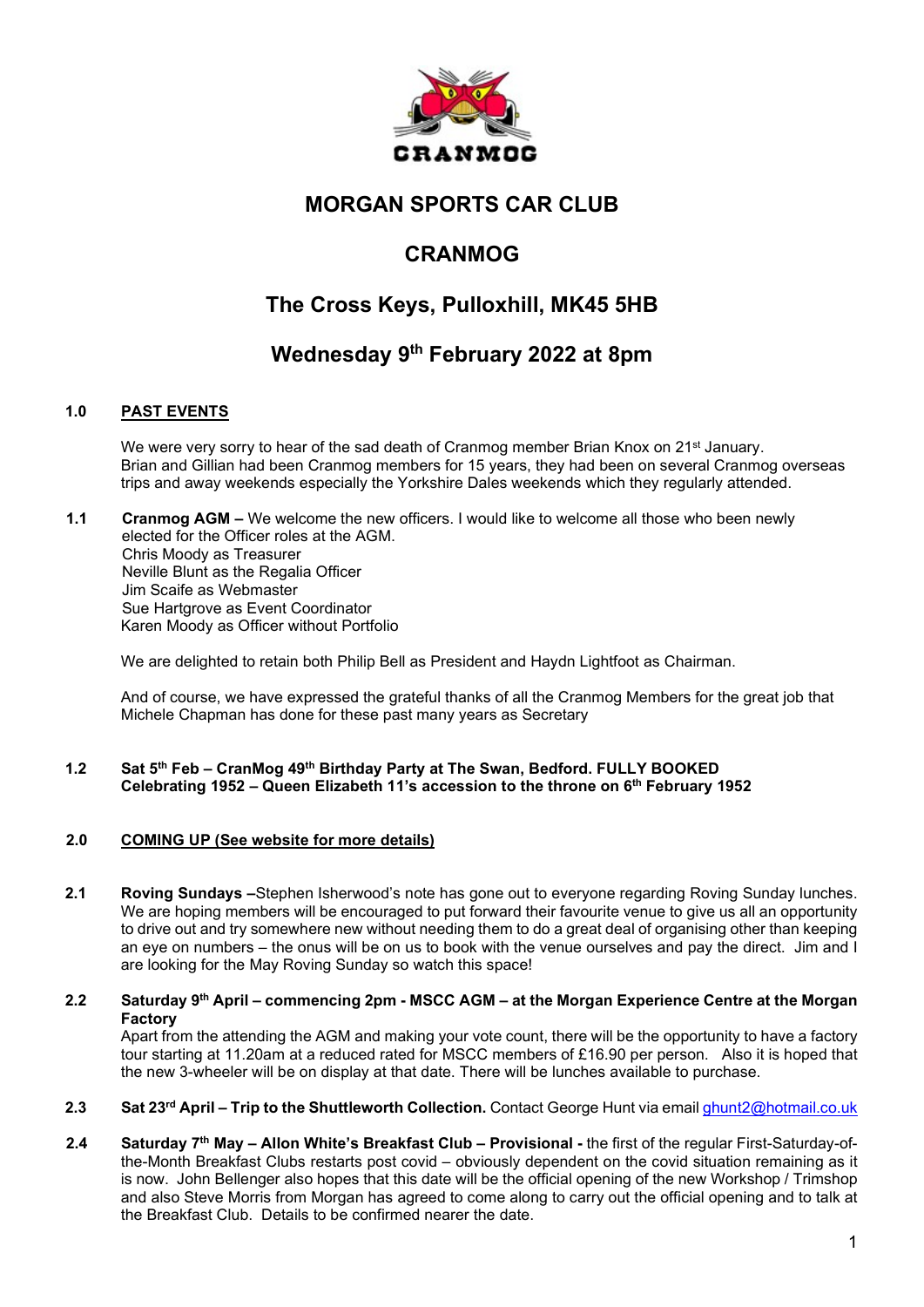# 2.5  $6^{th} - 9^{th}$  May – Vintage Revival Montlhery

2.6 Friday 13<sup>th</sup> May – Nuffield Place – Richard Barnard is liaising with Nurffield Place to book this date for our visit. We should be able to park 10-12 Morgans in front of the house for photos. There will be guided group tours around he house (lasting 1-2 hours). Richard suggests limiting attendance to 12 cars in order that full value can be taken from the visits etc arriving around 10.30am Admission and tours are free for NT members £11 for others. As soon as booking opens Richard will inform Cranmog members and it will be up to those interested to book swiftly so we can all get on tours on or around the same time.

The site does have toilets and a shop but no tea room – pubs nearby or picnicking in the gardens which are extremely attractive.

Richard will also provide a suggested scenic saunter for the return journey.

#### 2.7  $16^{th}$  May - Folkmog –  $5^{th}$  Annual Track Day at Snetterton

The day will follow the usual format, and will be subject to any Covid rules that may apply at the time, we normally share the day with The MG Owners Club and another general track day group. We shall enjoy 7 x 20minute slots on circuit exclusively for our Morgan Sports Cars.

The cost for the day is expected to be £190 per car, to include any number of drivers/passengers and this year we hope to be able to invite spectators to the event who will enjoy free entry to the circuit – contact johnriley1054@btinternet.com

- 2.6 20<sup>th</sup> -27<sup>th</sup> May Return to Trevella Park, Cornwall. Michele has this all in hand and will contact those attending with any additional information as necessary.
- 2.7 Sunday  $5<sup>th</sup>$  June Sandringham Pageant of Motoring as part of the Jubilee Celebrations we have been invited to attend the Pageant to be held in Sandringham Estate, if there is interest we will endeavour to reserve a space -
	- Be part of The Platinum Jubilee Celebrations at Sandringham in 2022
	- Showcase your club vehicles alongside hundreds of others within the private estate
	- Enjoy live music, military aerial displays, trade stands a vintage fair and so much more
	- Discounted show admission for driver and passenger
	- Award for the best presented club stand
	- Free exclusive commemorative plaque
	- Just £10 per vehicle including 2 x entry tickets
- 2.8 Sunday 12<sup>th</sup> June -Luton Festival of Transport 2022, Stockwood Park, Luton booking now open www.cvpg.net/lft-book-here/ Exhibitors advance payment £5, on the day £8, price includes passengers. We have been invited by Martin Wood of Chiltern Vehicle Preservation Group to have a club stand, if there is interest in attending I will follow up.
- $2.9$  24<sup>th</sup> 26<sup>th</sup> June MOGFEST bookings now open https://www.morgansportscarclub.com/news/article/mogfest22bookingsopen the event takes place in County Durham, full details on website including trips to Beamish and Barnard Castle with a 2/3 night stay on offer. Half of the accommodation has already been booked.
- 2.10 25<sup>th</sup>/26<sup>th</sup> June Woburn Abbey Garden Festival- there are major refurbishment works being carried out at Woburn and it is unclear whether this event is still going ahead – more news will follow
- 2.11 16-17<sup>th</sup> July Midland Auto Club Shelsley Walsh Classic Nostalgia Event, Martley Worcs Morgan parking area near to the action with discounted rates for MSCC members – see Miscellany for info
- 2.12 Aug 19<sup>th</sup> -21<sup>st</sup> Dutch Club 50<sup>th</sup> Anniversary Celebration weekend see http://mscch50.nl for details and to register your interest. No commitment required at this stage. For your information Peter and I have registered.
- 2.13  $26<sup>th</sup> 28<sup>th</sup>$  Aug Silverstone Classic bookings have been open for a while, the early bird price ceased on 1 February. Details available in 'Whats On' page in Miscellany with the booking codes.
- 2.14 Tues 6<sup>th</sup> Thurs 8<sup>th</sup> September 2022 Powder Mills Hotel trip, East Sussex. Contact hotel direct to book 01424 775511 Contact Jacqui.j.booth@btinternet.com